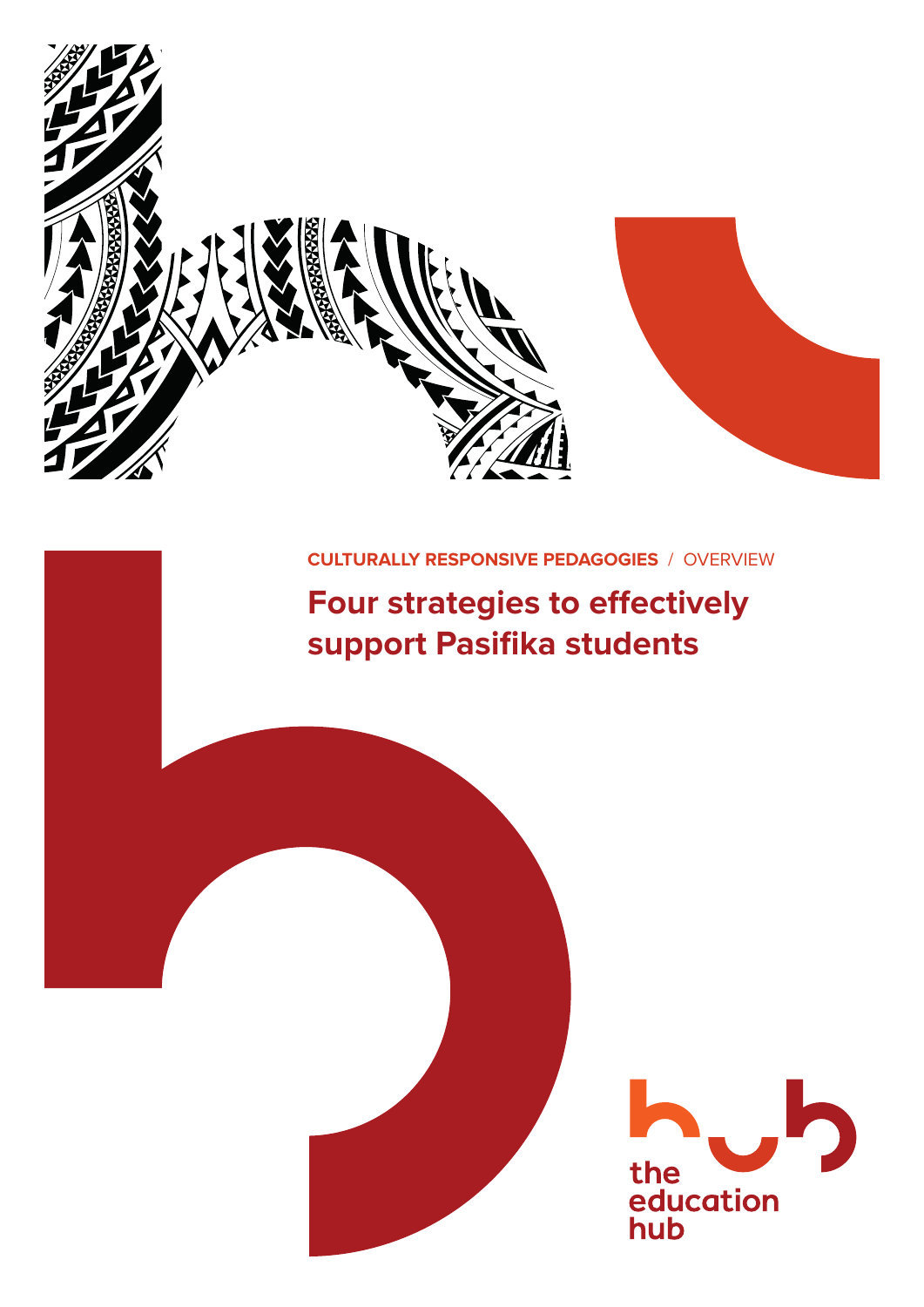

| Four strategies to effectively support Pasifika students                                                  |
|-----------------------------------------------------------------------------------------------------------|
| Have high expectations for Pasifika students                                                              |
| Know your students as individuals, the cultures with which they<br>identify and what this means for them. |
| Develop strong relationships with Pasifika students and families                                          |
| Enact effective pedagogies which are discursive and collaborative                                         |
| What's your first step?                                                                                   |
| References                                                                                                |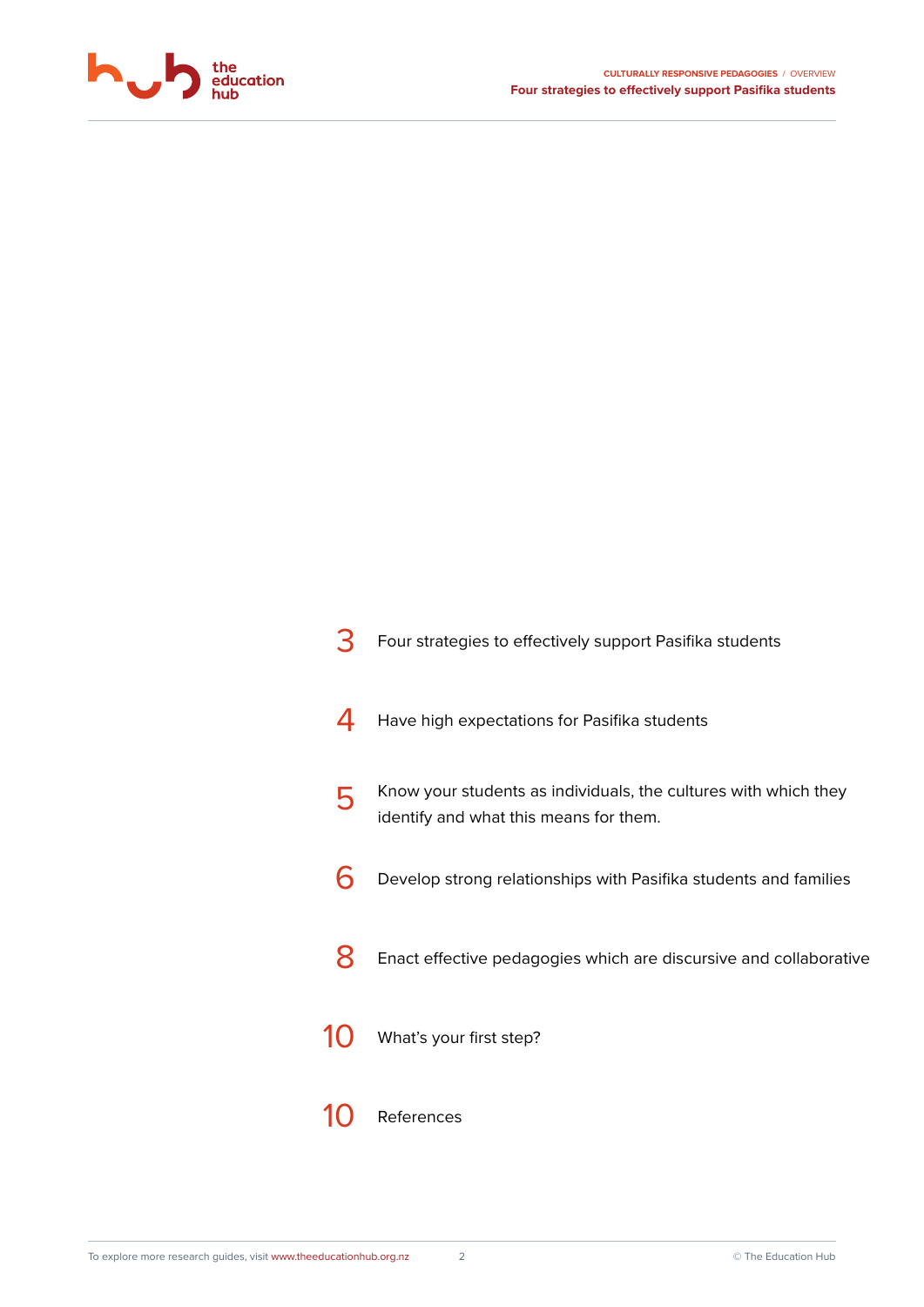<span id="page-2-0"></span>

education

The term 'Pasifika' is used in educational contexts to refer to students and families who originate from the Pacific Islands or identify with the Pacific Islands in terms of ancestry or heritage. This means they derive from a diverse range of cultural and language backgrounds, identifying with one or more of the Pacific groups, including Samoa, Tonga, the Cook Islands, Fiji, Niue, Tokelau, or Tuvalu. There are, of course, many inter- and intra-ethic variations between people of these groups, and while some identify common values and beliefs across these groups, not all people accept the label Pasifika. Indeed, it would be mistaken to view Pasifika as a single ethnicity. An awareness of the diversity amongst Pasifika groups and individuals can help prevent stereotyping.

Improving outcomes for Pasifika students is an urgent priority for educators in Aotearoa New Zealand. As a group Pasifika students achieve at the lowest level of all cultural groups, generally performing and remaining within the lowest quartile for achievement. The Ministry of Education's *Pasifika Education Plan* (2013-2017) urges schools to support Pasifika students to be 'demanding, vibrant, dynamic, successful Pasifika learners, secure and confident in their identities, languages and cultures, navigating through all curriculum areas such as the arts, sciences, technology, social sciences and mathematics'. This requires teaching that is culturally responsive to students.

There is no single recipe for cultural responsiveness, and the diversity among Pasifika peoples makes it impossible to define a single pedagogy for Pasifika students. However, research has identified that the principal reasons for the poor achievement of Pasifika students are related to teachers having deficit views of Pasifika students and their potential for learning, failing to develop strong and positive relationships with Pasifika students, failing to understand Pasifika students' identities, and using ineffective pedagogies. By contrast, research demonstrates that high achieving Pasifika students perceived the important factors contributing to their success to be the maintenance of their cultural identity, high expectations by teachers and parents, homeschool relationships, parental support and love, the role of the church, and the use of ICT (Fletcher et al., 2016).

Culturally responsive teaching can be enacted when teachers work on the following four areas:

- Having high expectations for Pasifika students.
- Knowing students as individuals, the cultures with which they identify and what this means for them.
- Developing strong relationships with Pasifika students and families.
- Enacting effective pedagogies which are discursive and collaborative.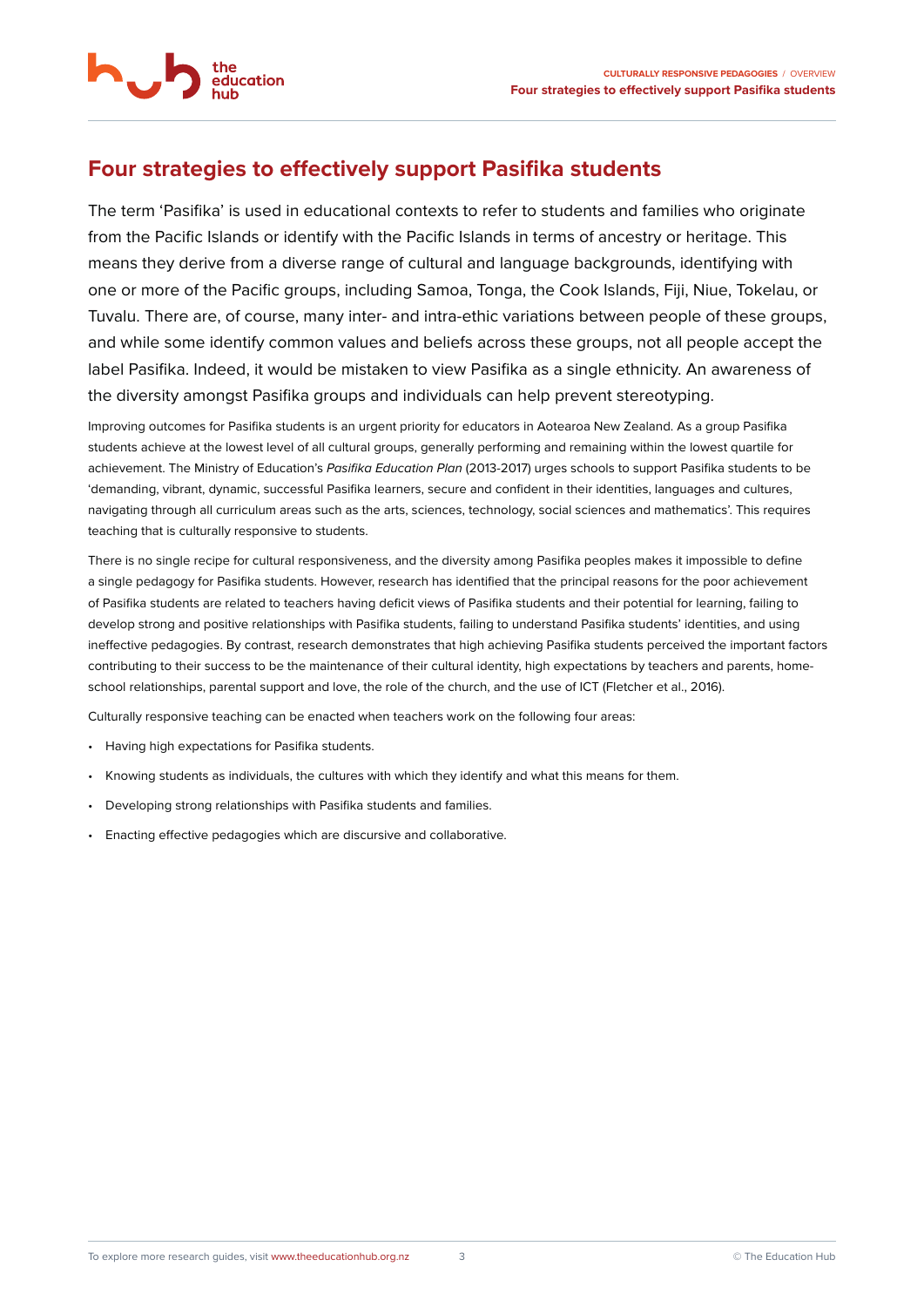<span id="page-3-0"></span>

education

#### *Why this is important*

Research demonstrates that teachers' implicit and explicit beliefs and understandings about Pasifika students can be the biggest barrier to improving student outcomes. In research comparing teacher and student perspectives on poor achievement, teachers believed Pasifika students' low achievement was due to poor behaviour related to Pasifika values. Teachers often attributed poor behaviour to the discipline students received at home, believing it either too strict or not strict enough, so that students couldn't cope with the freedoms permitted at school. The students, however, said it was the attitudes and actions of the teacher that were the cause of their poor behaviour. Negative relationships between teachers and students were felt to be a principal cause of poor behaviour and consequent low achievement (Spiller, 2012).

Deficit thinking, generalised assumptions and stereotypical views of Pasifika students in particular tend to encourage teachers to use pedagogical strategies with reduced cognitive demand, limiting the complexity of students' learning. For example, teachers often believe that most Pasifika children require concrete materials and repetition in order to learn. They limit students to simpler problems and do not engage them with higher order ideas or in thinking abstractly, with the result that students are unable to extend their knowledge.

Research also indicates that Pasifika students are aware of their teachers' low expectations. Teachers' low expectations influence their choice of teaching strategies, including giving work that is too easy, doing students' work for them, giving simple instructions, repeating instructions, and singling out Pasifika students for attention. Students recognise that teachers have high expectations when they give them problem-solving activities and time to think rather than telling students what to do and explaining solutions to them (Spiller, 2012).

#### *What it looks like*

Quality teaching based on high expectations and challenging learning tasks are likely to support Pasifika students to make the greatest progress. Students are more likely to meet expectations to do well if they have opportunities to take charge of their learning and are scaffolded to build on what they already know. When schools and teachers have high expectations then parents are also likely to expect and support high levels of achievement for students.

You need to be aware of stereotypical patterns of thinking and behaviour related to Pasifika students, and instead

- Focus on students' personal and ethnic diversity, and ensure that when, what and how they learn reflects and reinforces their identity.
- Understand students' behaviour as specific to the situation and influenced by social norms, rather than characteristic of a cultural group.
- Co-construct the curriculum and involve students in assessment as a way of ensuring you are responding to individual students' specific strengths and needs rather than operating by generalised assumptions.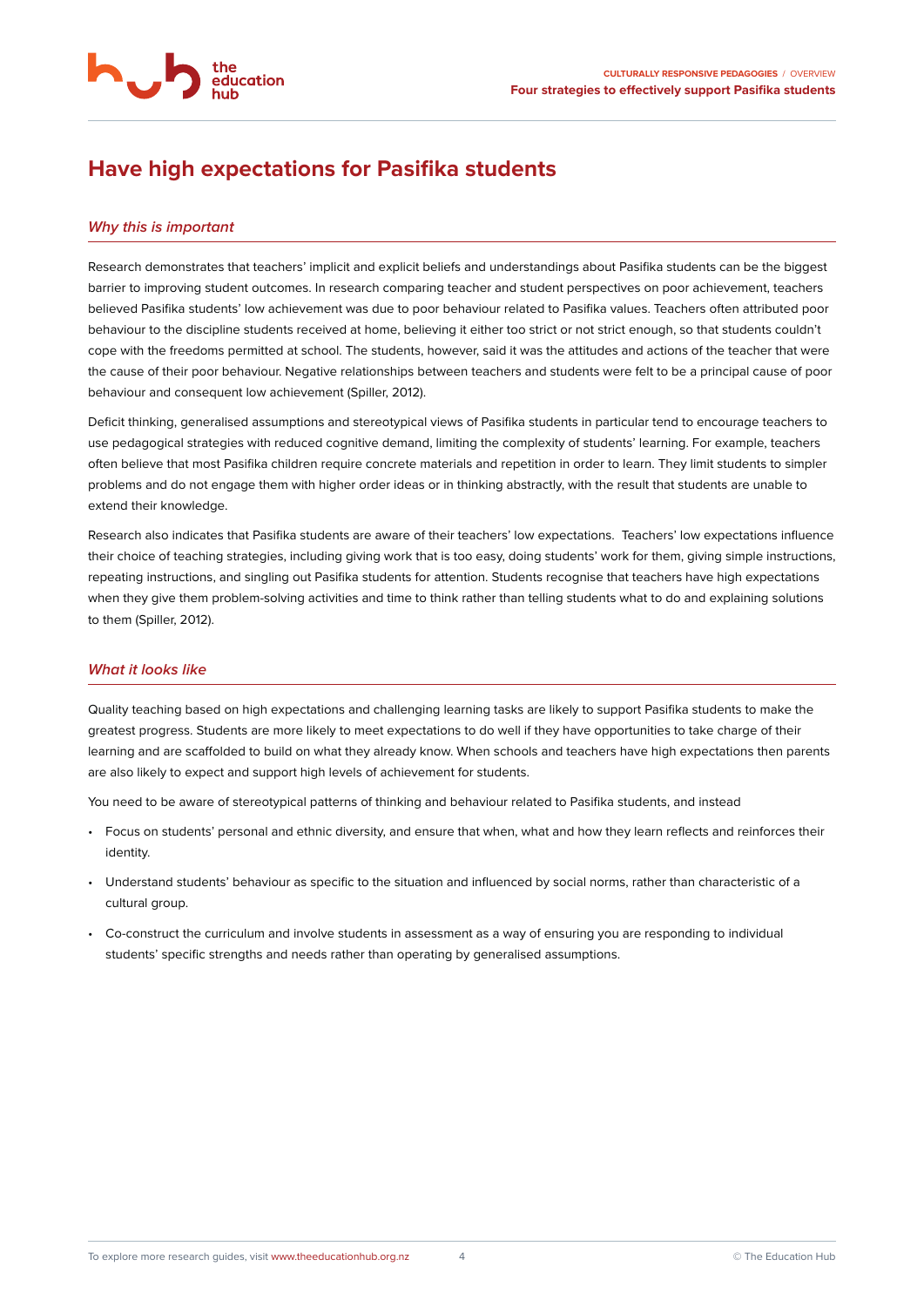# <span id="page-4-0"></span>**Know your students as individuals, the cultures with which they identify and what this means for them.**

#### *Why this is important*

Planning interactions and behaviours without taking into account students' social and cultural backgrounds is detrimental to student progress. However, in thinking about and preparing work for their students, teachers often draw on the identity they have constructed for their students based on their own personal beliefs and experiences about different cultural identities. Instead, get to know your students as individuals through conversation and classroom activities which enable students share their cultures and perspectives.

Pasifika students want teachers who know their culture and know about them as people. They want to read, learn, and write about their own culture. They want their teachers to care about them. Research shows that more than two thirds of teachers make a point of finding out which Pasifika culture their students and families identify with (Bonne & Spiller, 2017). This is important as the label Pasifika, rather than Tongan, Samoan, Niuean, Fijian, Tokelauan or Cook Islander, may limit identity formation and disguise important differences. It also is important that teachers affirm their students' diverse personal identities. This does not occur through the use of curriculum units or classroom celebrations that focus on different cultures, which tend to reinforce an assumed and generalised identity for Pasifika students. Instead, teachers need to recognise that students have the right to construct their own identities. These unique, personal and multi-faceted identities can be better affirmed through sensitive listening and understanding. Knowing your students' identities refers to knowing who they are as people rather than simply which groups they belong to.

Aside from an ethnic identity, Pasifika students develop multiple identities in regard to diverse contexts, including home, school, church, sports groups, music groups, part-time employment, and socialising with friends. Often these different contexts are quite separately associated with different identities: a student might be a New Zealand citizen, Samoan and German, Christian, female and an All Blacks supporter, but none of these identities is the student's only identity. In order to present a particular identity, students may choose to conceal cultural behaviours, including the use of their own language, in the classroom. However, valuing students' cultures and reflecting them in the curriculum and school culture will enable students to engage openly in cultural behaviours and understandings.

#### *What it looks like*

Finding out about and responding to the identities of your students means learning about the specific cultural practices and languages that influence students outside of school. Cultural responsiveness does not mean just learning about others. Developing an awareness of your own cultural identity is an important tool for developing cultural understandings. This means critically reflecting on and coming to understand how identity, language and culture influence your own life and your own identity. In so doing, you can develop an appreciation of complexity rather than reinforce stereotypical and essentialist understandings of cultural differences that may leave some students feeling they are not understood or accepted. Students also want to know about their teachers, and their lives outside school.

- Share information about your own cultural identity and personal story. Find opportunities for self-disclosure, which encourages students to reciprocate. When you share a personal story, students believe they can reveal more about themselves by sharing their personal stories. You can also, for example, share stories about times you have made mistakes to help students feel more comfortable about making mistakes themselves. All of this supports the development of strong relationships.
- Acknowledge students' choice in the ways in which they identify themselves and are identified. Avoid inappropriate assumptions and ensure that, when you attempt to validate or affirm Pasifika identities, cultures and knowledge, this is not based on your own views of a Pasifika identity but on those of the student.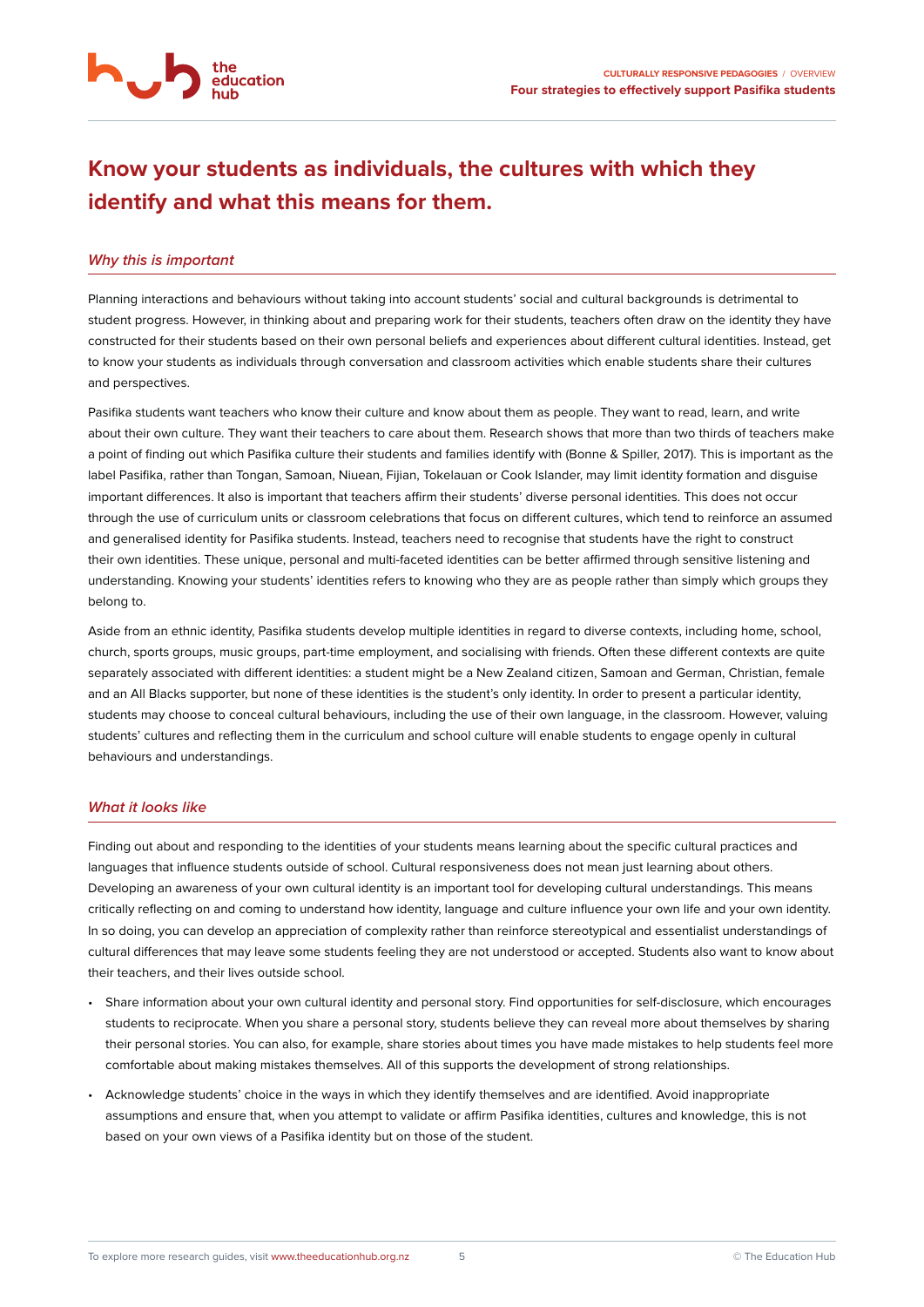- <span id="page-5-0"></span>• Set up activities that involve students in meaningful exchanges to enable the class to learn about each other. Ask students to identify similar or relevant practices in their own and others' culture. For example, when learning French vocabulary for mealtimes, ask students to describe a typical meal in their culture/family, or, when learning about historic graves, ask how death and the dead are treated in different cultural groups.
- Encourage and support students to maintain their own cultural identity. Beware of putting Pasifika students and their cultures on show, or developing a 'tourist' approach to diversity, in which students experience particular cultures in the same way as a tourist might, tasting foods, observing songs, music and dances, and learning a few words of the language or facts about a country. This does not help students feel understood or develop a sense of identity, and may lead to students being unwilling to identify as Pasifika in order to distance themselves from the identities promoted.
- Seek professional development not from workshops or books but by participating in your local community. You might consider participating an event with your local Samoan community, for example, or attending a Tongan church service.

Understanding and using the cultural knowledge and experiences of students is a vital and integral part of planning curriculum and pedagogy. Once you know your students better, you can construct relevant teaching content to capture their interest and build on their prior knowledge by developing learning situations based on what is important to students, and ensuring that texts used by students make links with students' interests and prior knowledge. An easy way to do this is to use the free reading texts provided by the Ministry of Education about different cultural groups that incorporate most Pasifika languages and cultures.

### **Develop strong relationships with Pasifika students and families**

#### *Why this is important*

education

All students, but particularly struggling and low-achieving students, require a positive relationship with their teacher. They need to feel that they belong and that they are connected to the group. Pasifika students prefer teachers who are responsive, reasonable and available, who teach from their hearts and who regularly describe and frame them as competent.

Respect is a very important notion. Students report that, when they feel they are not being respected by the teacher, they respond by ignoring the teacher and avoiding participation. For Pasifika students, the teacher needs to earn the respect of the students in order to gain legitimate authority in the class. Pasifika students want the teacher to be a strong authority figure in the classroom, so that there is order and discipline, but they do not want teachers to act as substitute parents, which they see as an insult.

Pasifika parents want their children to have a good education and are committed to supporting them. However, the way in which parents support their children can differ from what schools and teachers expect. As the teacher is seen as the authority in the classroom, the one with the responsibility to impart knowledge to the students, parents believe it is their role to ensure that their children respect the teacher, behave well and do their work. In other words, they focus more on behaviour, assuming that good behaviour will enable the teacher to teach them to achieve high levels of performance.

This total trust in the school and teachers can also work to disadvantage Pasifika students, as families are prevented from challenging the teachers, content, or teaching methods. If there is an issue with attainment, parents blame their children rather than challenge the teaching. This leads teachers to believe that the parents accept poor levels of learning for their children. It is therefore important to build relationships with Pasifika parents to find ways to improve their understanding of, and confidence in discussing, school related activities. Yet research reports that Pasifika parents feel uncomfortable and unwelcome in school (Fletcher et al., 2009). The development of a shared perspective on student learning is hindered by the difficulties of crosscultural communication, work and family commitments, second language use and the structures of meetings, which reduce the capacity of Pasifika families to express their views.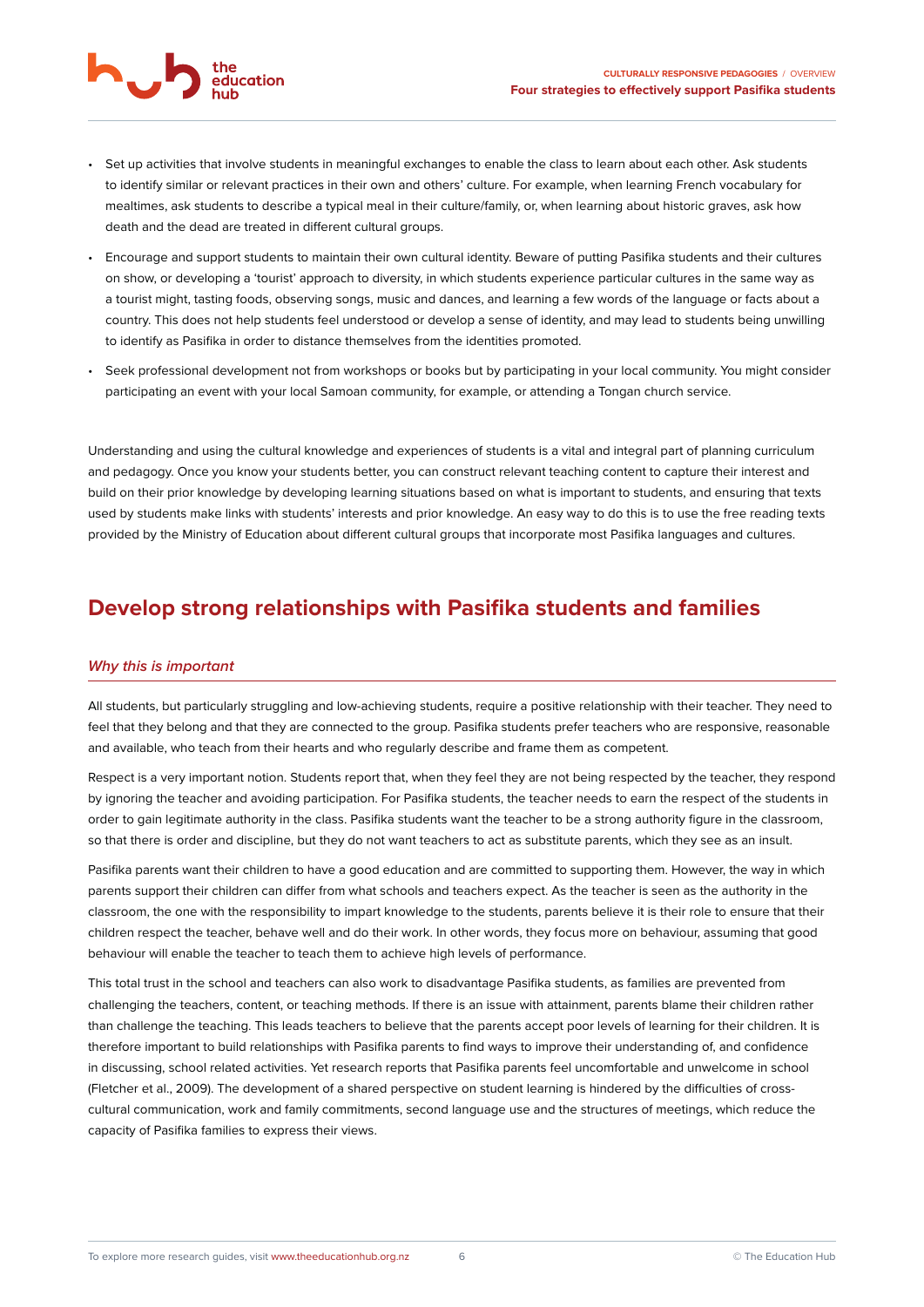

#### *What it looks like*

Treat students with dignity. This means treating every student as a unique individual, listening to them, and responding respectfully to their ideas, questions and concerns. It means avoiding interactions which assign blame, show distrust or disbelief of students, and even interactions that single out Pasifika students for help (instead, allow them to ask for help or ask their friends for help instead).

- Don't use put-downs or impatience, or blame students for what they don't know. Avoid authoritarian actions and words (shouting, not listening, making accusations, and hurtful comments) which make Pasifika students feel as if they are constantly being punished.
- Avoid programmes in which students change classes for particular subjects (interchanging), recognising that an ongoing relationship with the same teacher is crucial.
- Speak to students respectfully and treat them as adults or equals. Show respect by pronouncing and spelling students' names correctly.
- Develop caring interactions, emphasising reciprocal relationships.
- Ensure engagement in both public and private interactions with students, focusing on qualities of trust, support, and companionship.
- Interact with families to try to understand the reality of students' lives.
- Ensure students see themselves reflected in the curriculum.

Strong and positive relationships with Pasifika parents encourage parents to feel comfortable coming into school, getting involved, and sharing views.

- Find ways to bring Pasifika parents into school. Involve them in running cross-cultural activities and events or provide opportunities such as adult education courses, a fruit and vegetable cooperative, or access to computers.
- Be present as children and parents are arriving each day, and greet families daily. Visit Pasifika families in their homes.
- Appoint a Pasifika liaison person in individual or clusters of schools. This might enable families to use their first language in meetings, for example, which aids their confidence and willingness to ask questions and express their views.
- Share data with families. This will increase their knowledge of the school system and their child's achievement within it, so that they can advocate for their child by inquiring about outcomes and demanding better outcomes.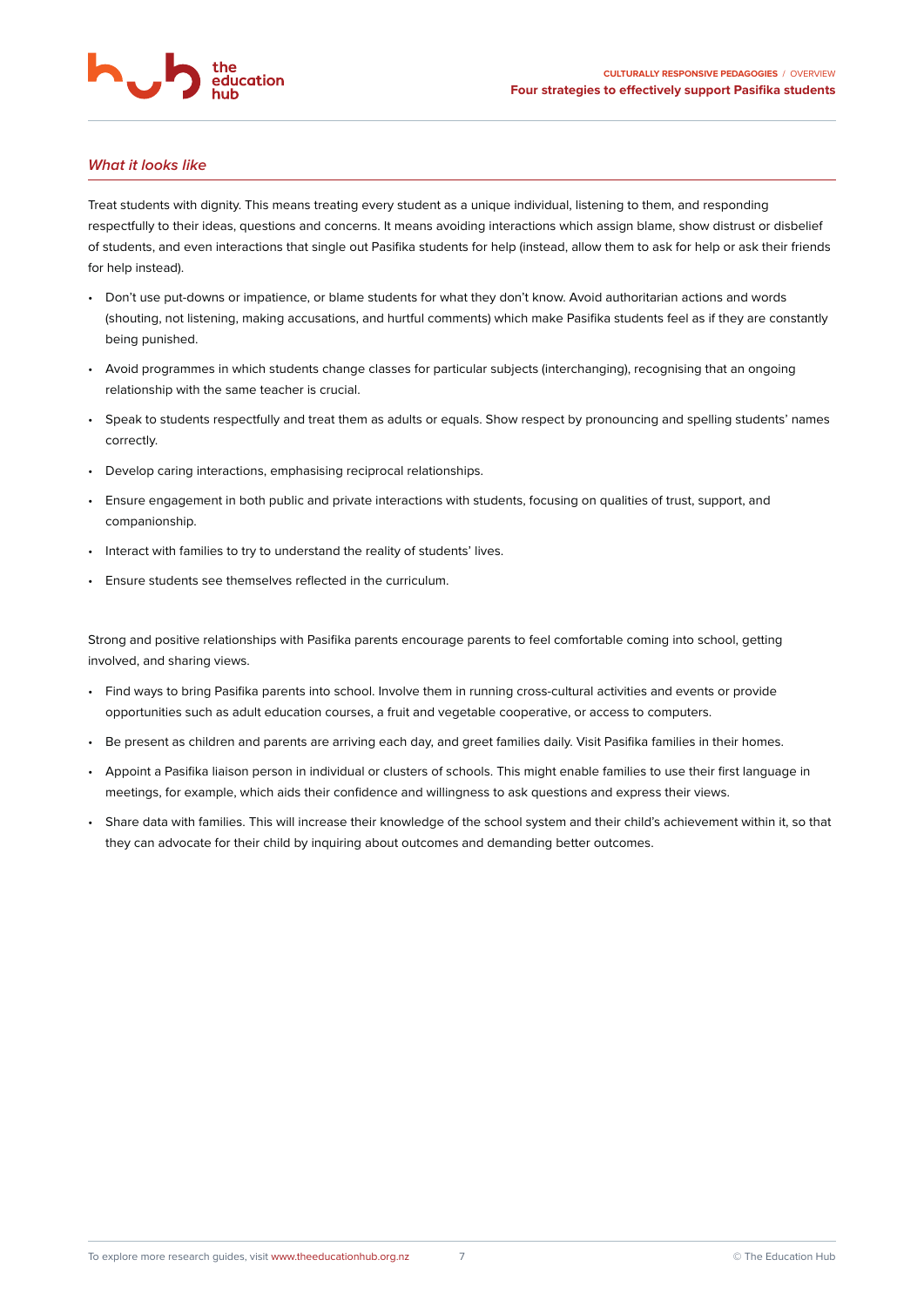# <span id="page-7-0"></span>**Enact effective pedagogies which are discursive and collaborative**

#### *Why this is important*

the education

Research finds that, in learner-centred and discursive classrooms which provide students with opportunities to actively listen, support and question one another, there are more meaningful conversations, better student-teacher relationships, and greater engagement and achievement (Conway & Richards, 2017). A discursive approach can help students make connections between the meanings they gain from their own experiences and the meanings they gain from their school learning, which strengthens their understanding of school concepts. Pasifika students report that they want challenging work, opportunities to do the work for themselves, and space and time to think. When students feel powerless over their learning, they may display silence, compliance and conformity while simultaneously disengaging from the curriculum.

Some Pasifika students report that, although they enjoy group work and discussing learning with peers generally, they are daunted when they move into larger classes. Most important for improving Pasifika students' achievement is to listen and respond to students and their actions. This means hearing students' perspectives and acting on them, as well as examining data to make decisions about staffing, resources, teaching approaches and programmes, and avoiding a one-size-fits-all teaching approach for all Pasifika students.

Pasifika students can be fearful of making mistakes or finding themselves in situations where they might display a lack of knowledge. They may not like to take risks in the context of a whole class or group discussion, for fear of the ridicule and shaming that accompanies failure. They may not be assertive in class, for example, by asking questions or asking for help. Research argues that Pasifika students prefer to fit in with cultural expectations to listen passively and obey, and can be affected by others' noisy and disruptive behaviour and ineffective classroom management which hinder their ability to learn (Fletcher et al., 2009).

As some Pasifika students have to navigate and transition between different worlds, they have competing demands placed on them which may affect their achievement. Teachers might be able to draw on Pasifika students' understanding of co-operative venture, respect for elders and the church, and values of reciprocity, service, spirituality and family within their teaching practices.

Raising students' self-esteem and self-discipline requires the inclusion of the students' languages and an appreciation of their cultural activities such as music and dance. The use of students' own languages has been found to promote successful learning experiences, increase students' engagement and enable them to gain a more sophisticated understanding of concepts. For example, research in mathematics found that students demonstrated more sophisticated higher level reasoning when learning incorporated their social customs, values and language (Hunter et al., 2016). Using a home language can support students to better understand the teacher's questions or the set activity, and to find the right English words to represent what they want to communicate. This provides students with equitable learning opportunities and, when students are empowered to help each other because they can use a language the teacher doesn't understand, helps equalise power relations in the classroom.

Pasifika students often acquire and practice literacy skills in the context of their church, therefore using the processes and texts that are familiar from church can support students in gaining school literacy skills. However, it is important to be aware that challenging a Biblical text is considered inappropriate. This can create a conflict with school discussions in which active discussion, dispute, debate and critical questioning are encouraged. These discursive activities might make some Pasifika students uncomfortable.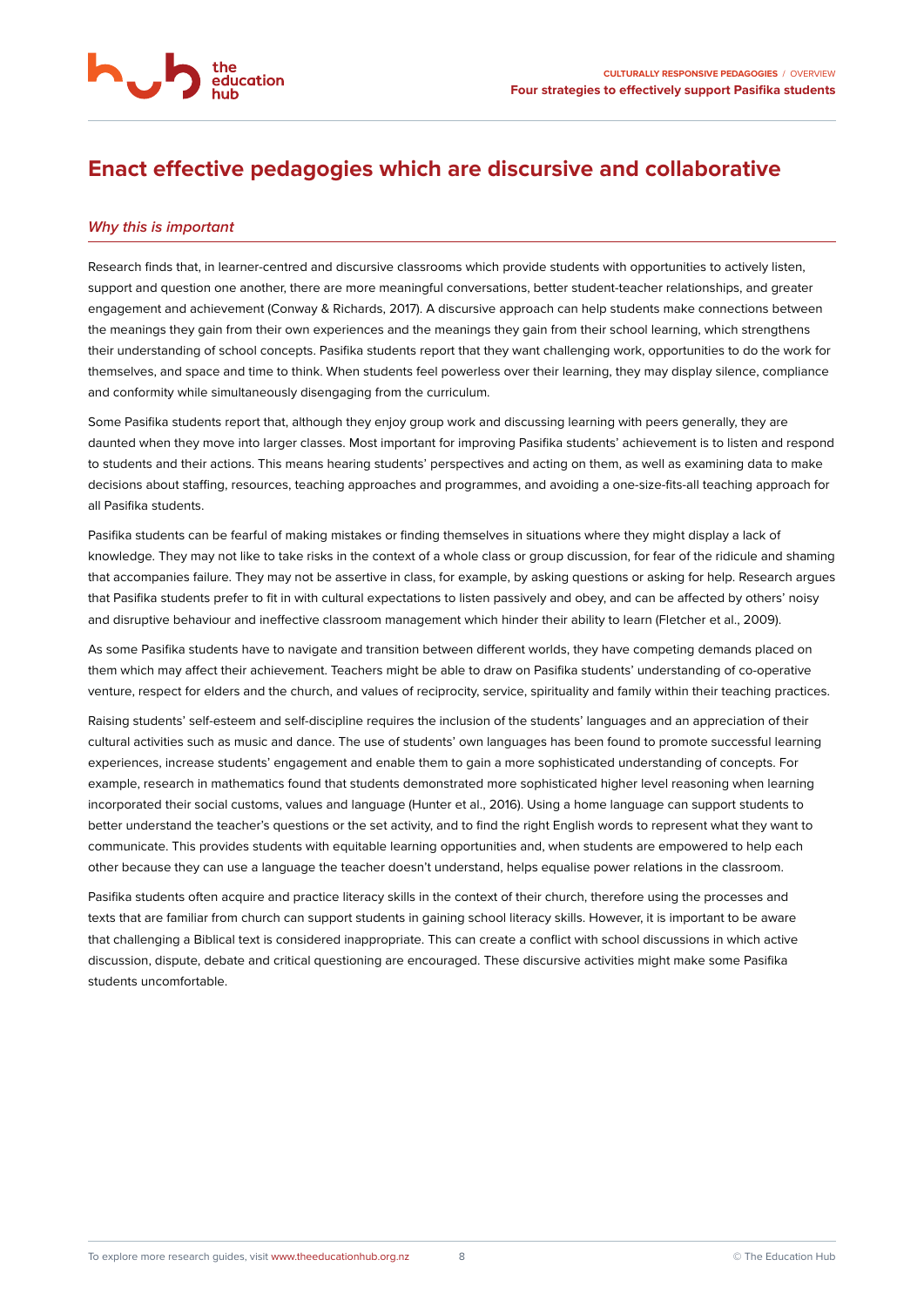#### **What it looks like**

Explore culturally appropriate teaching approaches and resources with students and try to meet students' needs from a cultural perspective. Flexibility and individuality are important features of a culturally responsive curriculum, and learner-centred classrooms provide the teacher with time to discuss learning with individual students, respond to students' questions and give feedback. Students have more time with, and access to, the teacher.

Students are supported to use their own languages in class, although some students can experience concerns related to their ability to speak the language competently, family pressure to speak their indigenous language, or peer pressure about speaking another language. The aim is to support students' expression in their indigenous language, and preserve students' languages as a source of interest and pride for the student. Even the slightest recognition of a student's first language helps to build their confidence and sense of being cared for.

- Plan occasions for collaborative learning. This might involve researching different areas of a topic in groups or pairs, or asking students to share experiences or personal ideas or to make decisions by reaching consensus. Have students report back to the class to open up further dialogue.
- Consider a buddy system for Pasifika students to allow them to support each other. Be careful that you don't focus these pairs on repetitive and concrete activities, but encourage work that involves higher level thinking.
- Empower students to take control of their own learning. This could involve using a system in which, after class teaching, students break into groups that 'feel able to work by themselves', that 'feel confident but would like to tag back with the teacher at the end of the lesson', or that 'want to continue working with the teacher'.
- Ensure that students don't feel failure. Avoid singling them out and putting them on the spot. However, this doesn't mean minimising discussion or reducing the complexity of work.
- Draw explicitly on your Pasifika students' understandings of the concept of family, in order to shape expectations for positive and collective interactions in class. Get students to talk about their experience of this in everyday life, for example, sharing chores, or preparing a meal or umu. Then create expectations around working together to help others understand, and sharing the workload for equal participation and collective responsibility in group work.
- Offer students opportunities to use their home languages.
- Value the literacies and skills that Pasifika students have gained in their first language, and make clear connections with school literacy so that students can build upon these.
- Make connections between Pasifika languages and Māori language. Ask students to create a Pasifika dictionary of example phrases in different Pasifika languages and their translations.
- Ensure second language students are assessed to see if they require support.
- Highlight specialist, unusual, or culturally specific terms within texts to support students' understanding. Pasifika students can usually be quite skilled in decoding text while struggling with understanding the meanings of words and therefore comprehension of the text.
- Integrate Pasifika culture into classroom content, for example, bringing Pasifika music, dance, drama, art, myths and legends, literature and journals into classroom activities, or basing numeracy or literacy activities in Pasifika contexts.
- Notice students' responses to different activities do they become animated in discussion of certain topics, more engaged when they use their own language, when they are challenged or when they play interactive games?